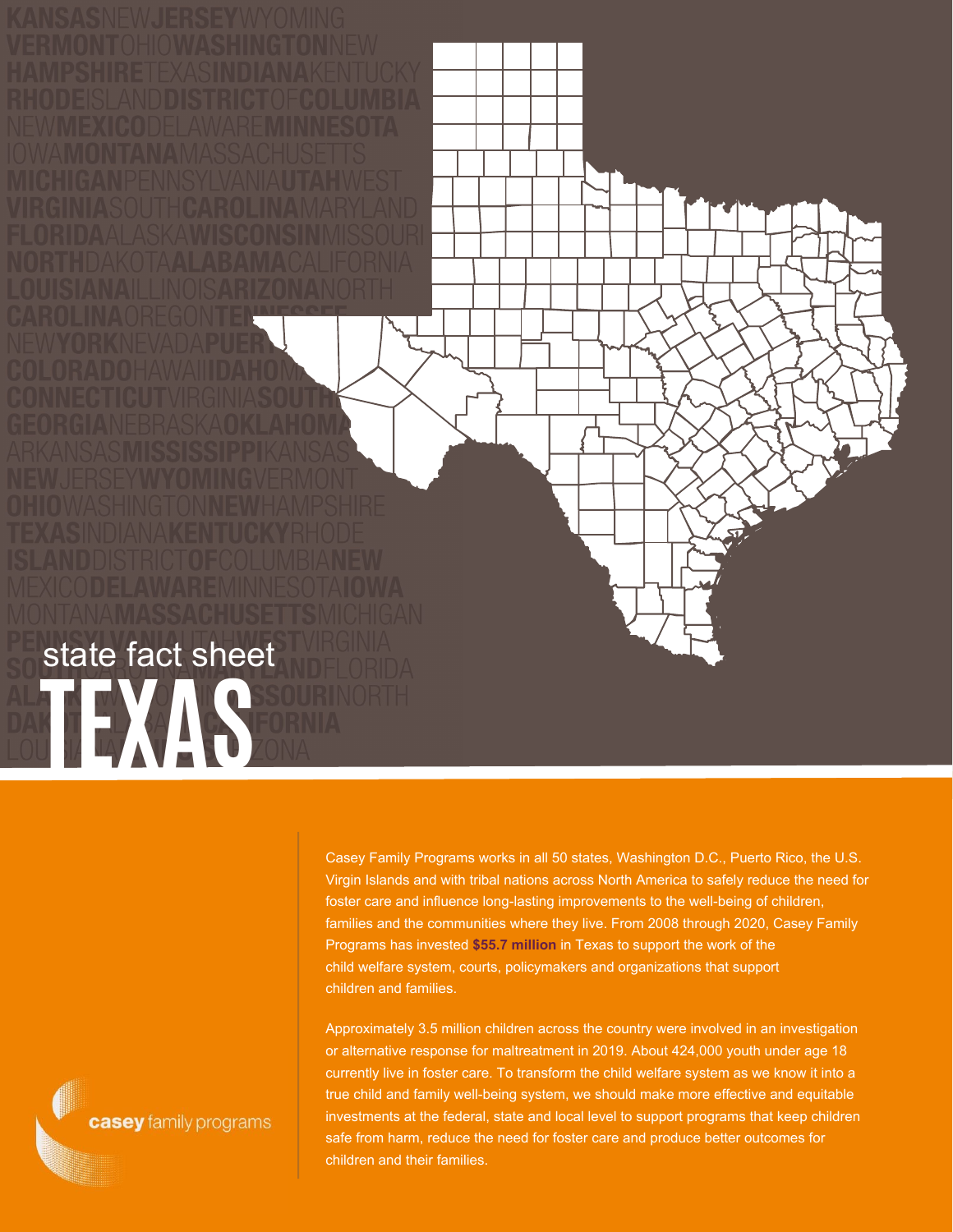We talk about a "foster care system," but the goal is to create a child and family well-being system that prevents abuse and neglect and helps every child grow up safely in his or her own family whenever possible. Rather than waiting for maltreatment to occur, we can improve the safety of children who have come to the attention of child protective services by helping their families with evidence-based and promising practices.

Across Texas in 2019, approximately:



Most states currently are limited to using the bulk of the \$9.8 billion in dedicated federal child welfare funding only for services related to foster care. The Family First Prevention Services Act of 2018 and the Family First Transition Act of 2019 provide states with the historic opportunity to invest federal funding to support preventive services, including substance abuse, mental health and parental skill training, so more children can remain safely at home. States and tribes now have access to new federal prevention resources to help keep children safe from harm in the first place by helping strengthen their families.

How federal child welfare funding is currently aligned in Texas\*:

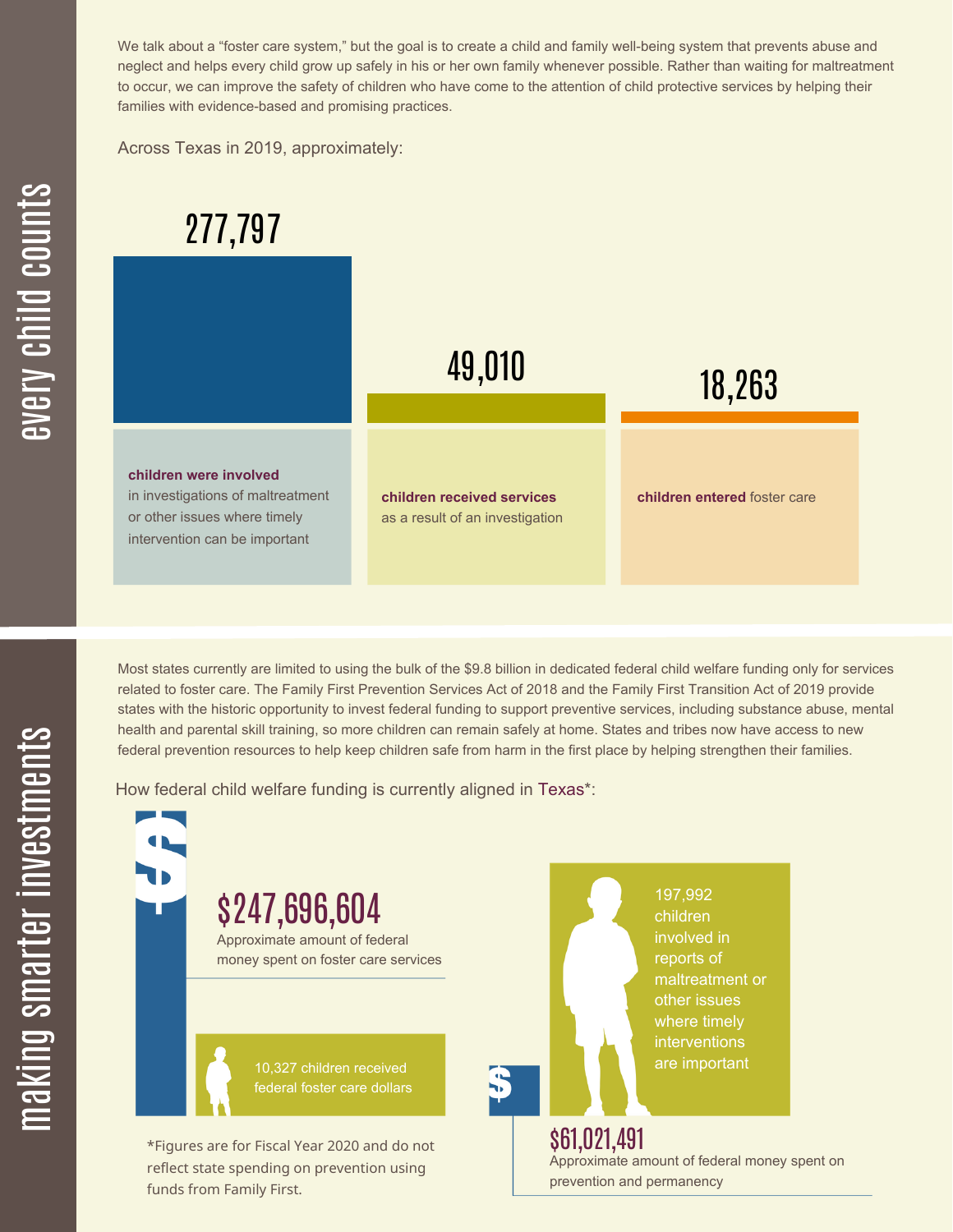$\overline{\phantom{1}}$  $\overline{\mathbf \Theta}$  $\overline{\mathbf{C}}$ <u>pin</u>  $\overline{\mathbf{C}}$  $\overline{\mathbf{C}}$  $\equiv$  $\overline{\mathbf{c}}$  $\overline{\phantom{0}}$  $\boldsymbol{\mathcal{O}}$ a  $\overrightarrow{\mathbf{e}}$ 

Safety and effective response go hand in hand. Most children enter foster care due to neglect and other reasons — not because of physical or sexual abuse. In Texas, providing targeted and effective interventions as soon as possible, including by accessing new federal resources provided under the Family First Prevention Services Act and the Family First Transition Act, can safely allow children to remain with their families and thrive.

## Reasons children in Texas enter foster care:





98% of

Texas

do not

children in

\*"Other" includes parental substance abuse, child substance abuse, child disability, child behavior problems, parent death, parent incarceration, caretaker inability to cope, relinquishment or inadequate housing.

What happens to children who end up in foster care? Most are safely reunited with their own family or extended family. A significant number are adopted. Under the Family First Prevention Services Act, communities can more easily invest in helping more children to grow up in safe, stable families by providing appropriate and timely services prior to the need for removal, or after they return home or have been adopted.

Among children in Texas who exited foster care in 2019:



Numbers may not equal 100% due to rounding. \*"Other" includes transferred to another agency, ran away or died.  $\overline{\mathsf{Z}}$  $\overline{\mathbf{C}}$  $\equiv$  $\blacksquare$ e  $\boldsymbol{\mathcal{C}}$  $\overline{\mathbf{C}}$  $\overline{\phantom{a}}$  $\overline{\mathbf{C}}$  $\mathcal{C}$ <u>م</u>  $\equiv$ el<br>O  $\overline{\phantom{0}}$  $\blacksquare$ t<br>B mily

 $\overline{\mathbf{C}}$  $\leq$  $\overline{\mathbf{C}}$